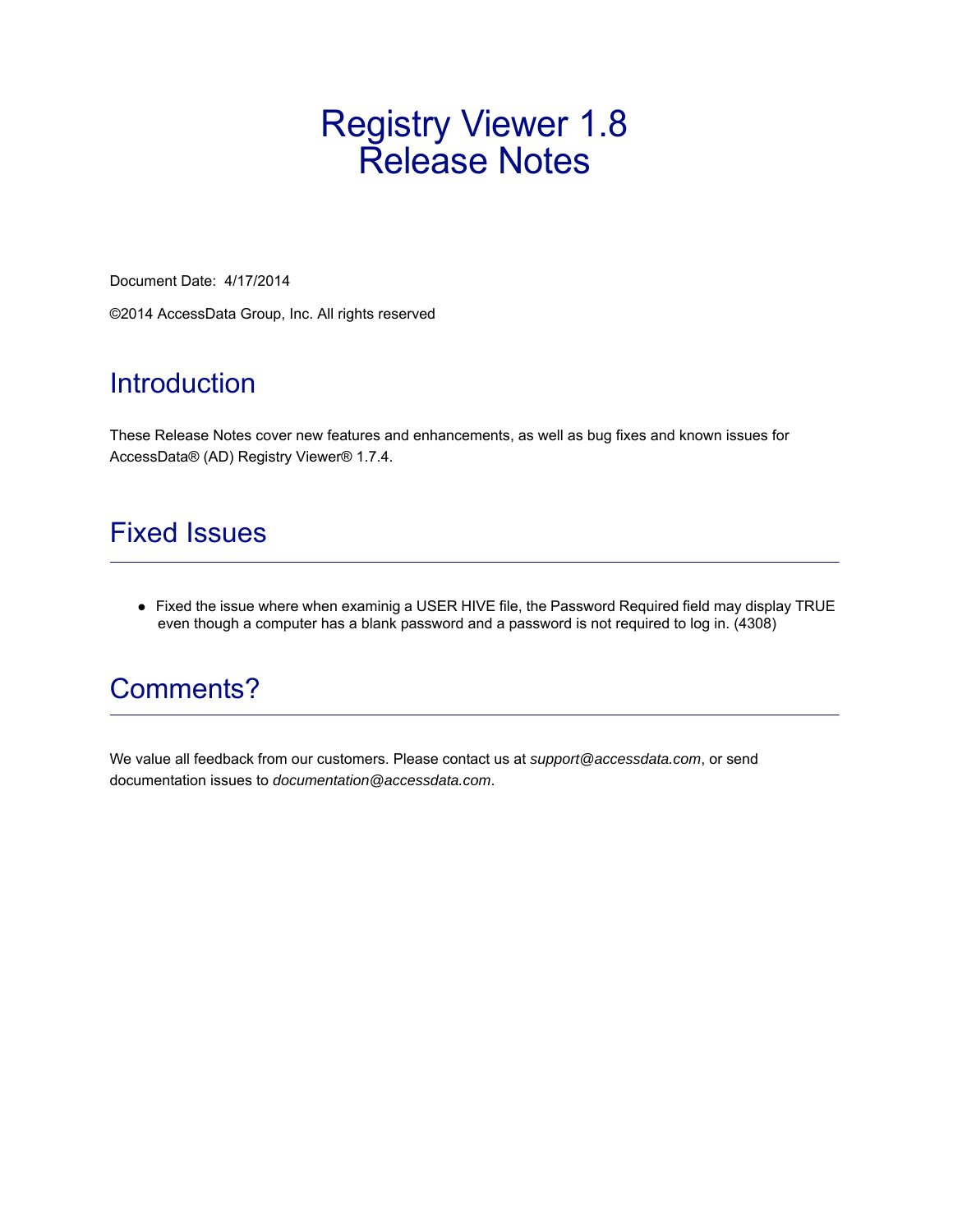# Registry Viewer 1.7.4 Release Notes

Document Date: 3/4/2014

©2014 AccessData Group, Inc. All rights reserved

## **Introduction**

These Release Notes cover new features and enhancements, as well as bug fixes and known issues for AccessData® (AD) Registry Viewer® 1.7.4.

## New and Improved

- Suport has been added for both Windows 8 and Windows 8.1 NTUSER.DAT hive files.
- NTUSER.DAT hive files can be improperly synched if collected from a live system that happened to be updating the registry during the collection. Support has been added for improperly synchronized hives.

#### Fixed Issues

- Fixed the issue that sometimes caused the Preview Report to not open properly. (16017)
- You no longer get an error when loading an existing report. (36667)

## Known Issues

When examinig a USER HIVE file, the Password Required field may display TRUE even though a computer has a blank password and a password is not required to log in. (4308)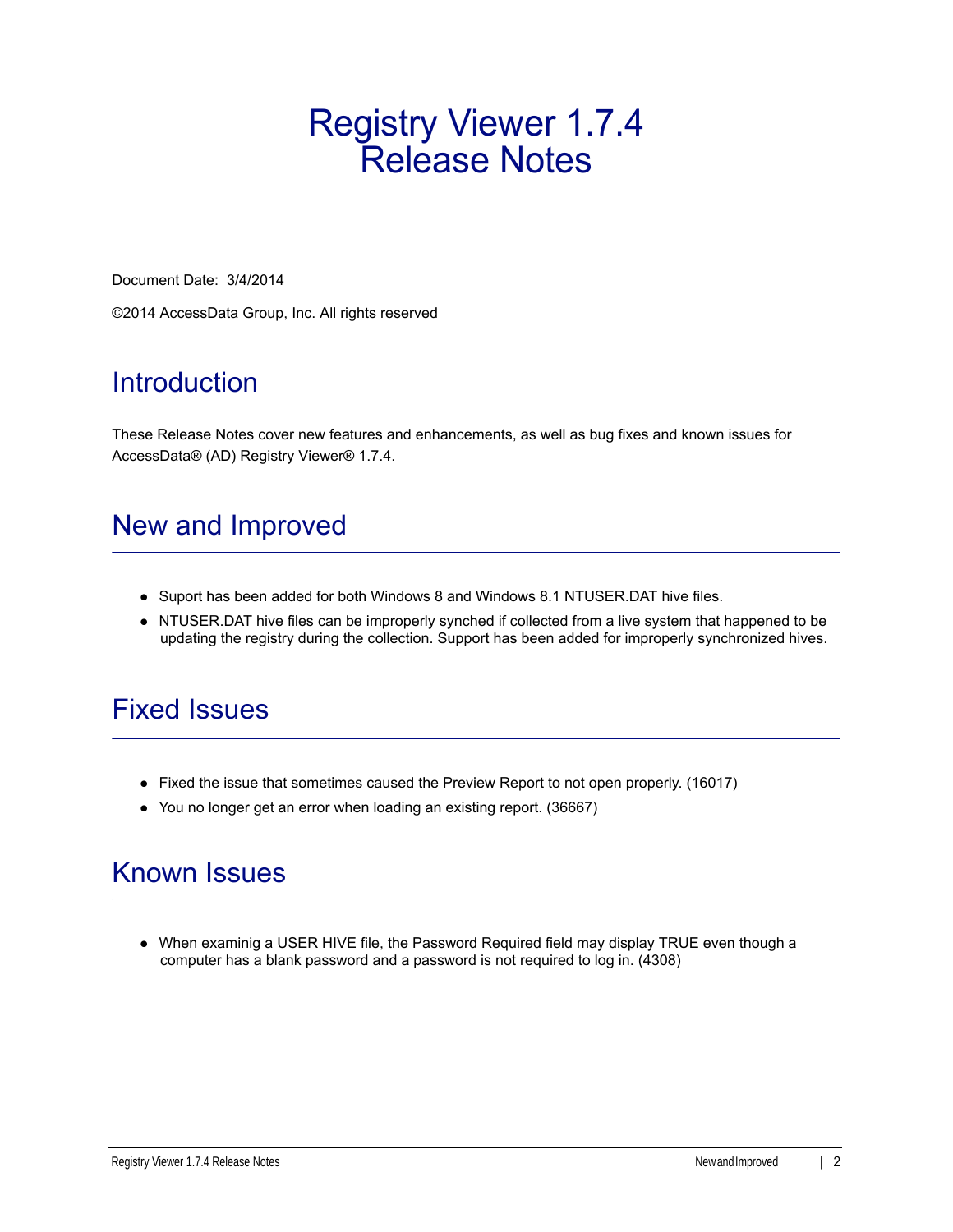## Comments?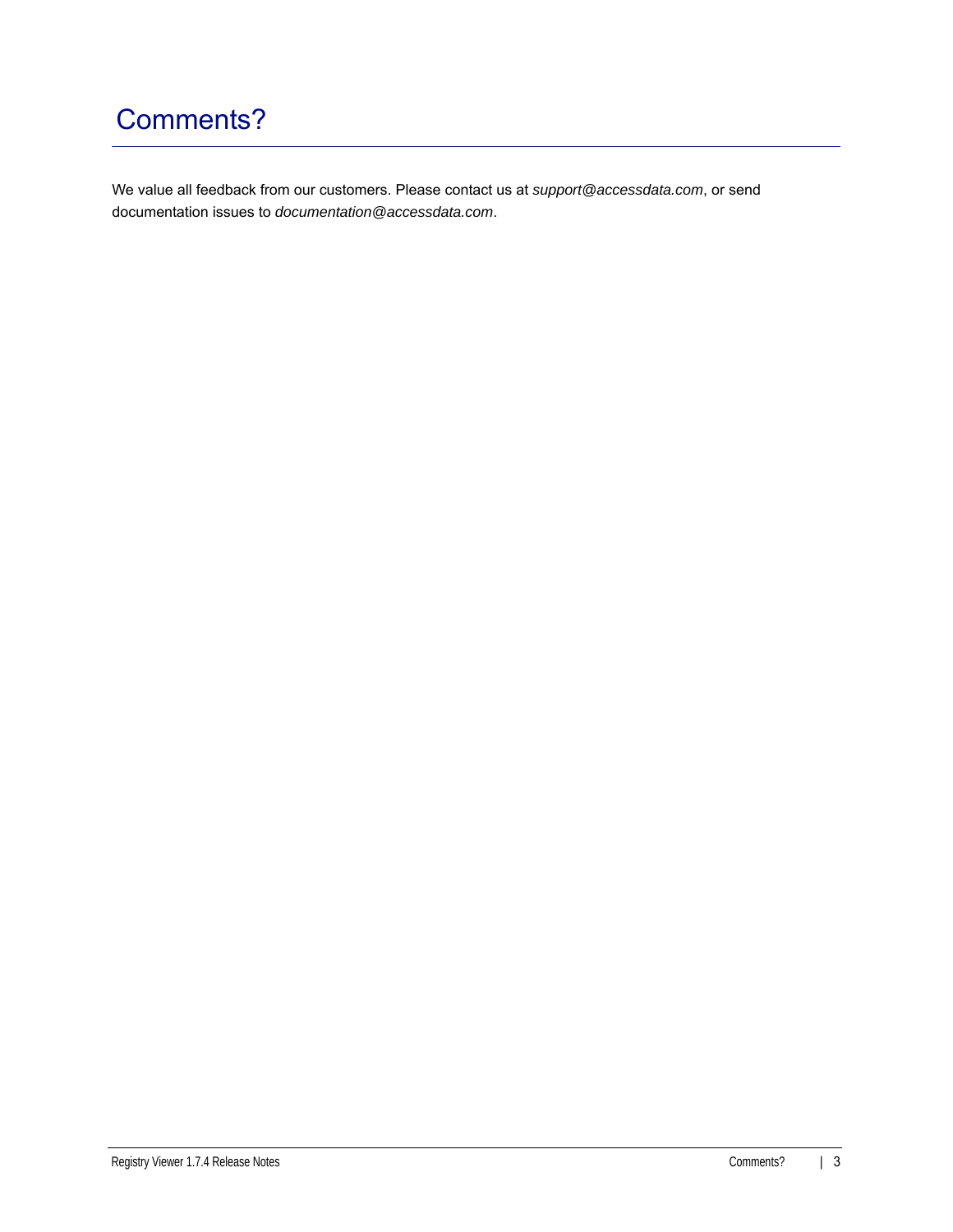# Registry Viewer 1.7.3 Release Notes

Document Date: 11/25/2013

©2013 AccessData Group, Inc. All rights reserved

## **Introduction**

These Release Notes cover new features and enhancements, as well as bug fixes and known issues for AccessData® (AD) Registry Viewer® 1.7.3.

### Fixed Issues

• Fixed the issue that caused Registry Viewer to display an "Encountered an Improper Argument" error when viewing the *Common Area*. (31712, 31683)

## Known Issues

**Upgrade**

You must perform one of the following steps to upgrade to 1.7.3:

- Uninstall 1.6.3 before installing 1.7.3
- Install 1.7.2 and then install 1.7.3

## Comments?